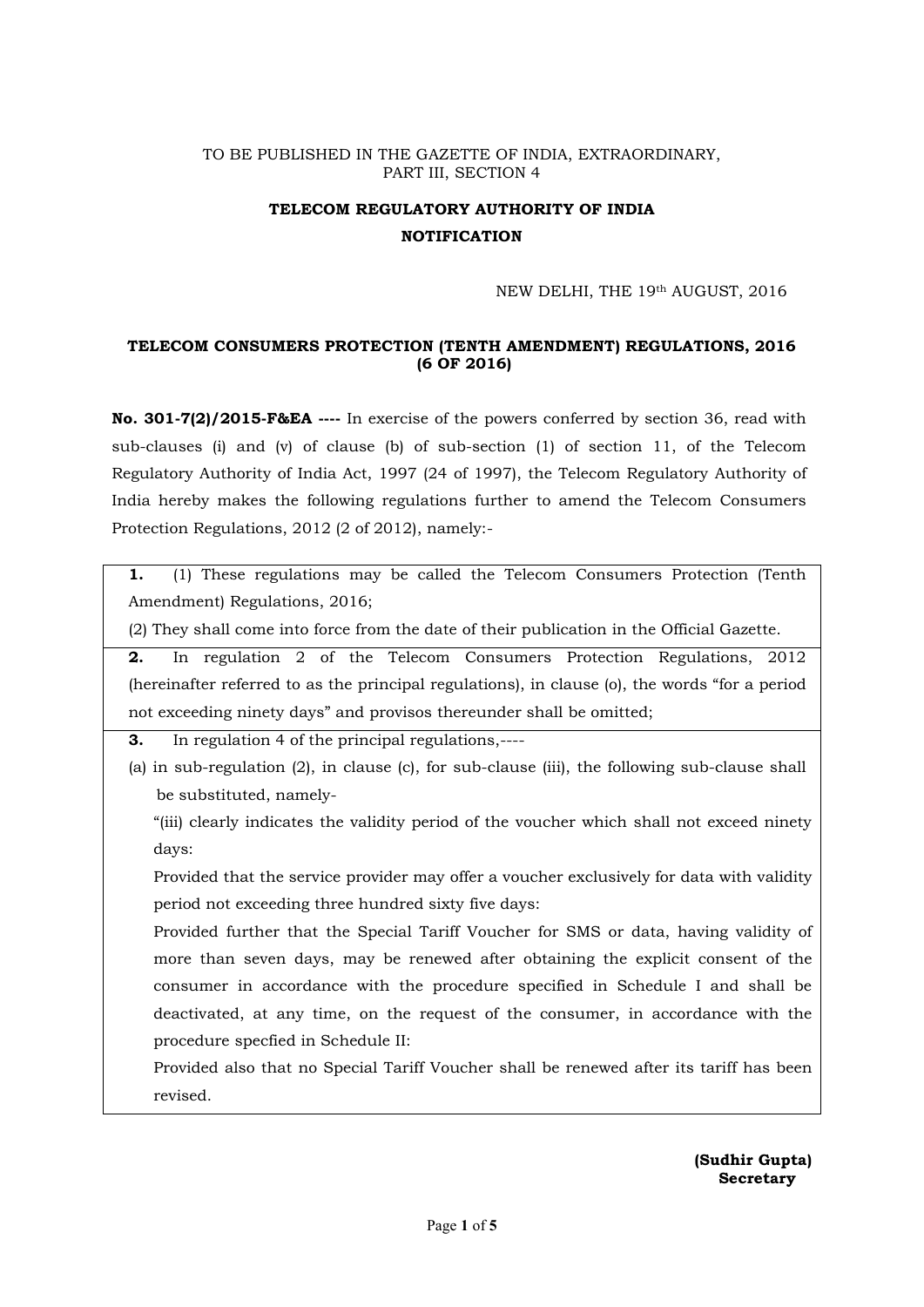Note.1. - The principal regulations were published in the Gazette of India, Extraordinary, Part III, Section 4 dated the 6th January, 2012 vide notification No. 308-5/2011- QOS dated the 6th January, 2012.

Note.2. – The principal regulations were amended vide Notification No.308-5/2011-QOS and published in the Gazette of India, Extraordinary, Part III, Section 4 dated the  $11<sup>th</sup>$ January, 2012.

Note.3. – The principal regulations were further amended vide Notification No.308-5/2011- QOS and published in the Gazette of India, Extraordinary, Part III, Section 4 dated the 21st February, 2012.

Note.4. - The principal regulations were further amended vide Notification No.308-5/2011- QOS and published in the Gazette of India, Extraordinary, Part III, Section 4 dated the 7th March, 2012.

Note. 5. -The principal regulations were further amended vide Notification No.308-5/2011- QOS and published in the Gazette of India, Extraordinary, Part III, Section 4 dated the 22nd October, 2012.

Note.6. – The principal regulations were further amended vide Notification No.308-5/2011- QOS and published in the Gazette of India, Extraordinary, Part III, Section 4 dated the 27nd November, 2012.

Note.7. – The principal regulations were further amended vide Notification No.308-5/2011- QOS and published in the Gazette of India, Extraordinary, Part III, Section 4 dated the 21st February, 2013.

Note.8. – The principal regulations were further amended vide Notification No.308-3/2012- QOS and published in the Gazette of India, Extraordinary, Part III, Section 4 dated the 3rd December, 2013.

Note.9. – The principal regulations were further amended vide Notification No.308-1/2015- QOS and published in the Gazette of India, Extraordinary, Part III, Section 4 dated the 7th August, 2015.

Note. 10. – The principal regulations were further amended vide Notification No. 301- 23/2015-F&EA and published in the Gazette of India, Extraordinary, Part III, Section 4 dated the 16th October, 2015.

Note.11 - The Explanatory Memorandum explains the objects and reasons of the Telecom Consumers Protection (Tenth Amendment) Regulations, 2016 (6 of 2016)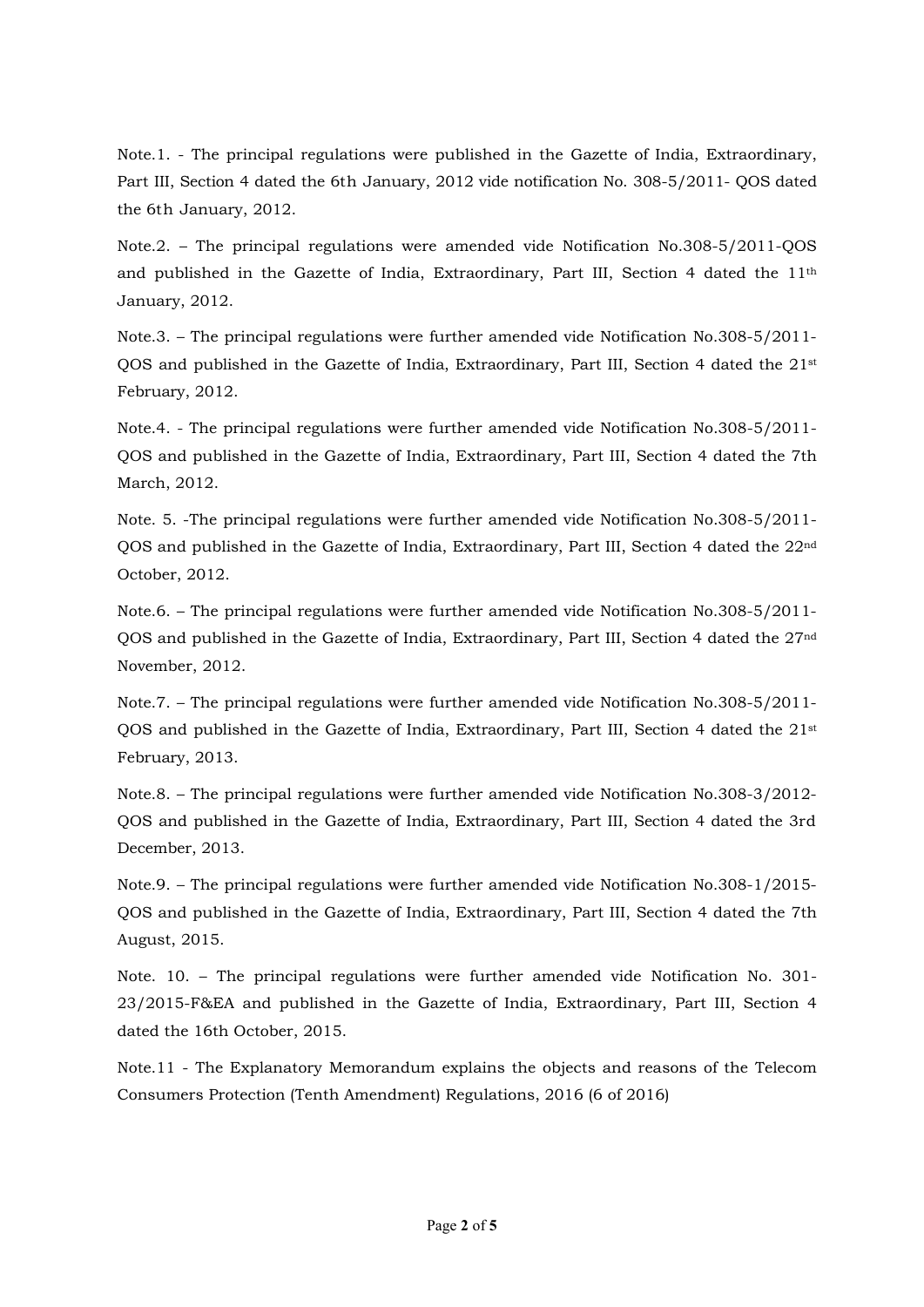#### Explanatory Memorandum

- 1. The policy and regulatory framework in the telecom sector focusing on competition, private participation and light-touch regulations has lead to a near-universal access and affordability of mobile telephony in the country. However, it has, so far, not been as successful in spreading Internet access services in the country. The countries which are ahead of India in the growth curve on use of Internet have witnessed a remarkable boost in economic growth, expansion in opportunities and improvement in service delivery on account of increase in Internet access<sup>1</sup>. International experience indicates that use of Internet serves as an enabler to accelerate growth by way of fueling efficiency and innovation. At the same time, it helps in achieving inclusiveness. The potential socio-economic benefits accruing out of the use of Internet seem to suggest that India can immensely benefit if the government and businesses make concerted efforts to ensure that Internet access services reach to one and all.
- 2. Most of the Internet users in the country consume data (Internet) services on their mobile handsets2, as the market for wire line telecommunication services in India is much less developed. Even in the wireless segment, the situation of Internet subscription has not been very impressive. Only 31.35 crore wireless subscribers used Internet out of a total wireless subscriber base of 103.37 crore at the end of March, 2016. Thus the penetration of wireless Internet in the country was only 30% at the end of March, 2016. While the wireless data usage<sup>3</sup> grew by about  $58\%$  in one year (from the Quarter ending March, 2015 to the quarter-ending March 2016), the wireless subscriber base, which used Internet<sup>4</sup>, grew by mere 16% in a year (from 31.03.2015 to 31.03.2016. It seems that the existing subscribers, having discovered the benefits of Internet usage, have increased their consumption of data (Internet), but the non-connected are not getting induced to access internet. Apparently, the challenges in improving wireless Internet penetration have been from both, the demand side as well as the supply side. The following reasons seem to be plaguing the adoption of wireless Internet in the country:
	- (i) Low level of literacy and even lower digital literacy
	- (ii) Low perceived utility of Internet

<sup>&</sup>lt;sup>1</sup> As per a World Bank report, a 10% increase in broadband Internet penetration increases the per capita Gross Dommestic Product (GDP) by 1.38% in the developing countries.

 $2$  About 94% subscribers who use Internet consume it on their mobile handsets (i.e. wirelessly).

<sup>&</sup>lt;sup>3</sup> The wireless data usage grew from 285431 Terabytes (TB) in Quarter ending March, 2015 to 451185 TB in quarter-ending March, 2016.

<sup>&</sup>lt;sup>4</sup> The subscriber base which used wireless Internet, has grown from 27.04 crore as on 31.03.2015 to 31.35 crore as on 31.03.2016.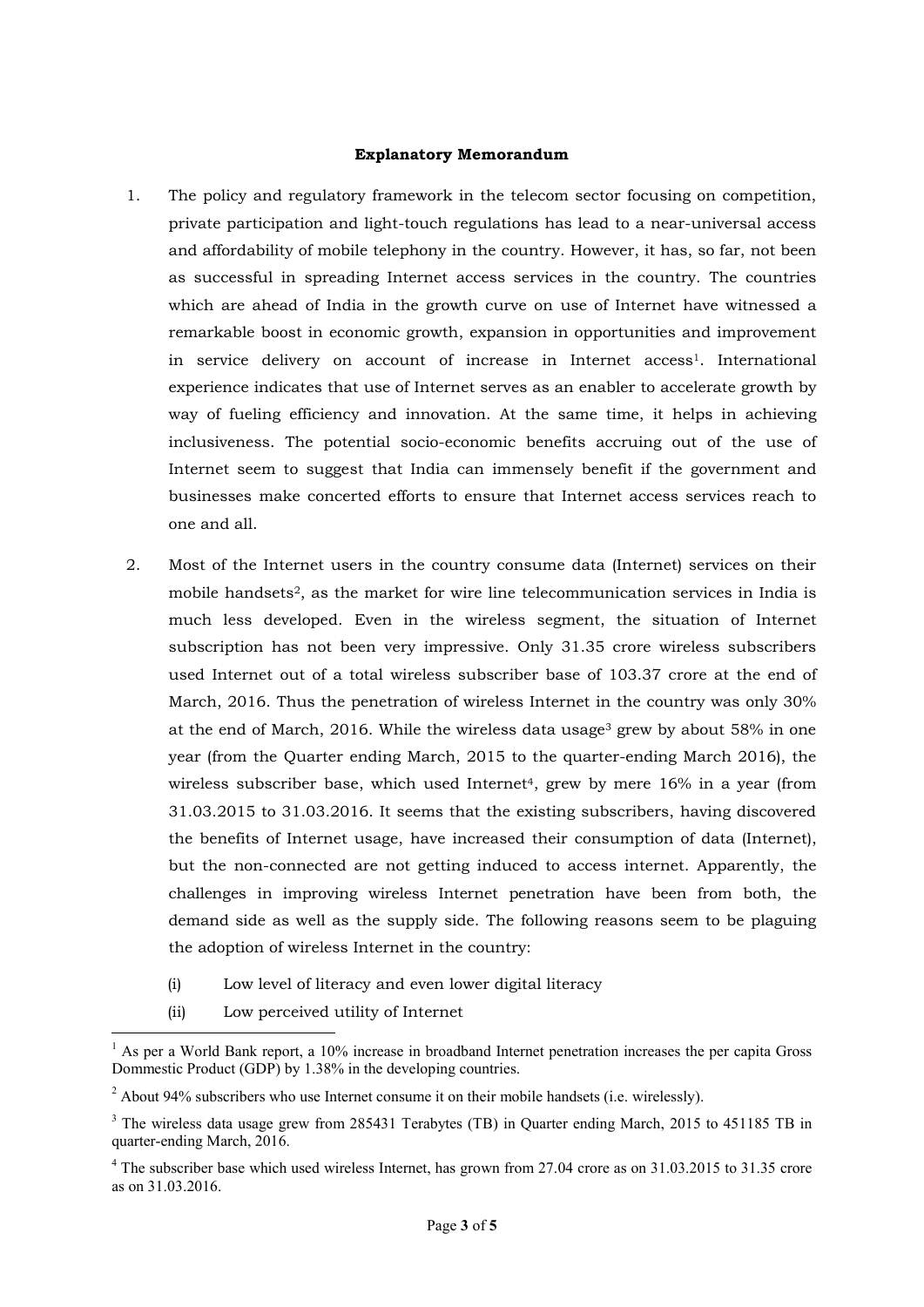- (iii) Lack of adequate Internet coverage
- (iv) Non-affordability of data amongst marginal consumers
- 3. Undisputedly, non-affordability of data offerings is one of the major factors of poor uptake of Internet, particularly amongst the marginal consumers. In the recent past, the Authority, has received many complaints from the consumers stating that the 'special tariff voucher with only data benefits' (popularly known as data-packs) available in the market are unaffordable to them because most of such vouchers have a very short period of validity. As per the framework for tariff vouchers established by Telecom Regulatory Authority of India (hereinafter, referred to as, the Authority) through the Telecom Consumers Protection Regulations, 2012 (hereinafter, referred to as TCPR, 2012), the service providers can offer special tariff vouchers with a period of validity not exceeding 90 days.
- 4. It is understood that many consumers, who have recently begun using wireless Internet (on their mobile handsets), consume much less data (Internet) services; therefore, a significant portion of the volume of data offered in the data-packs subscribed by them remains unutilized by the time expiry date of data-pack arrives. The unutilized data in the data-pack is forfeited upon expiry of the period of validity. As a result, the effective price per Megabyte of data to such consumers turns out to be much higher. Hence the recent consumer complaints regarding non-affordability of data-packs.
- 5. Requests have been received in TRAI seeking longer validity for data-packs (i.e. Special Tariff Vouchers with only data benefits) apparently to address the concern of marginal consumers of wireless Internet.
- 6. The Authority has examined the various aspects of the suggestion to have longer validity in respect of Special Tariff Vouchers providing only data. The question arises as to the maximum validity period that could be allowed for STVs that provide exclusive data. The set of new prepaid consumers on any service provider's network comprises of the following categories:
	- (i) First-time mobile consumers; and
	- (ii) Consumers who have migrated from some other service provider's network.
- 7. Intuitively, a significant portion of both of the afore-mentioned categories of consumers are relatively more price sensitive than an average pre-paid consumer. The service providers devise strategies to serve such consumers through cheaper tariffs to ensure long-term loyalty. Nevertheless, such consumers keep looking for more attractive offers in the market. As a result, the churn-rate for such consumers is much higher than the churn-rate of average prepaid consumers and apparently the